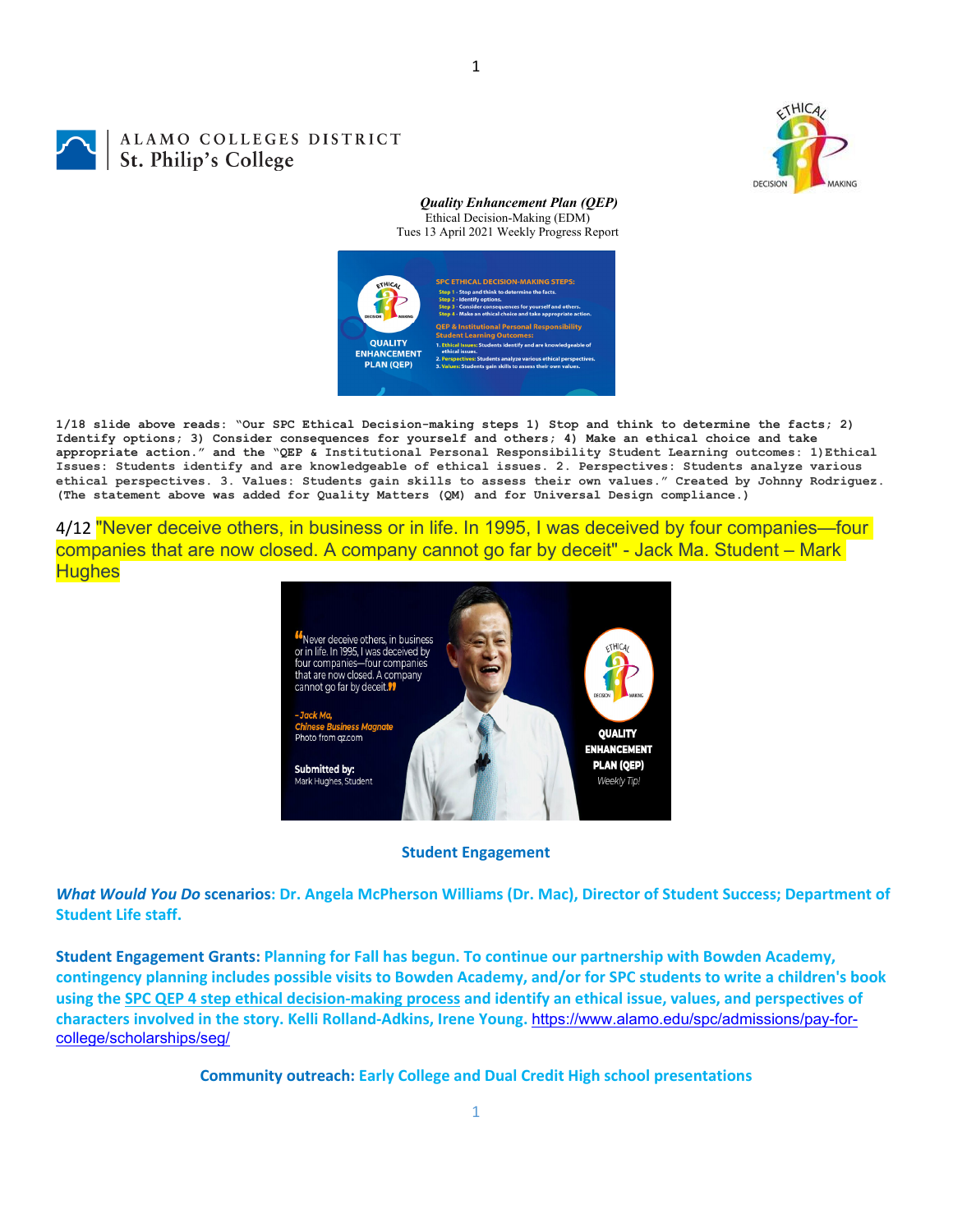

**Online presentation:** https://www.loom.com/share/0ee25d0055a24b7ca781b4b700b13b01 **(8:44). Liz Castillo.**

**Calvary Chapel Christian Academy: Mon 4/12, 1:10 pm. 10 students. David Kisel.**

**Alamo Heights High school: hosted by Mr. David Foss, English instructor**

**Tuesday 4/13, 9 am, Ms. Denise Villasana, Dual credit coordinator, 20 students. Dr. Manzo.**

**Upcoming Tasks, Events, and Initiatives**

**Community outreach: Early College and Dual Credit High school presentations**

**Alamo Heights High school: hosted by Mr. David Foss, adjunct English instructor**

**Wednesday 4/14, 8:40 am, 14 students. David Kisel. Wednesday 4/14, 1:25 pm, 10 students. Dr. Manzo. Thursday 4/22, 1 pm, 15 students. Dr. Manzo Thursday 4/22, 1:35 pm, 16 students. Dr. Manzo.**

## **Community Awareness: Student Orientations and Advisory Boards**

**Respiratory Therapy Advisory: Friday 30 April, 12 pm. Christa Mitchell.**

**Faculty and Staff Professional Development: Best Practices**

**College Services Division: TBA.**

**2019 Assessment overview: Personal & Social Responsibility Inventory II**

**PSRI II, post‐Test: M 11/9‐F 12/11. M 11/17: 339 surveys completed. Due to fully Remote semester, 2020 PSRI‐II began 7 days earlier than in 2019,**